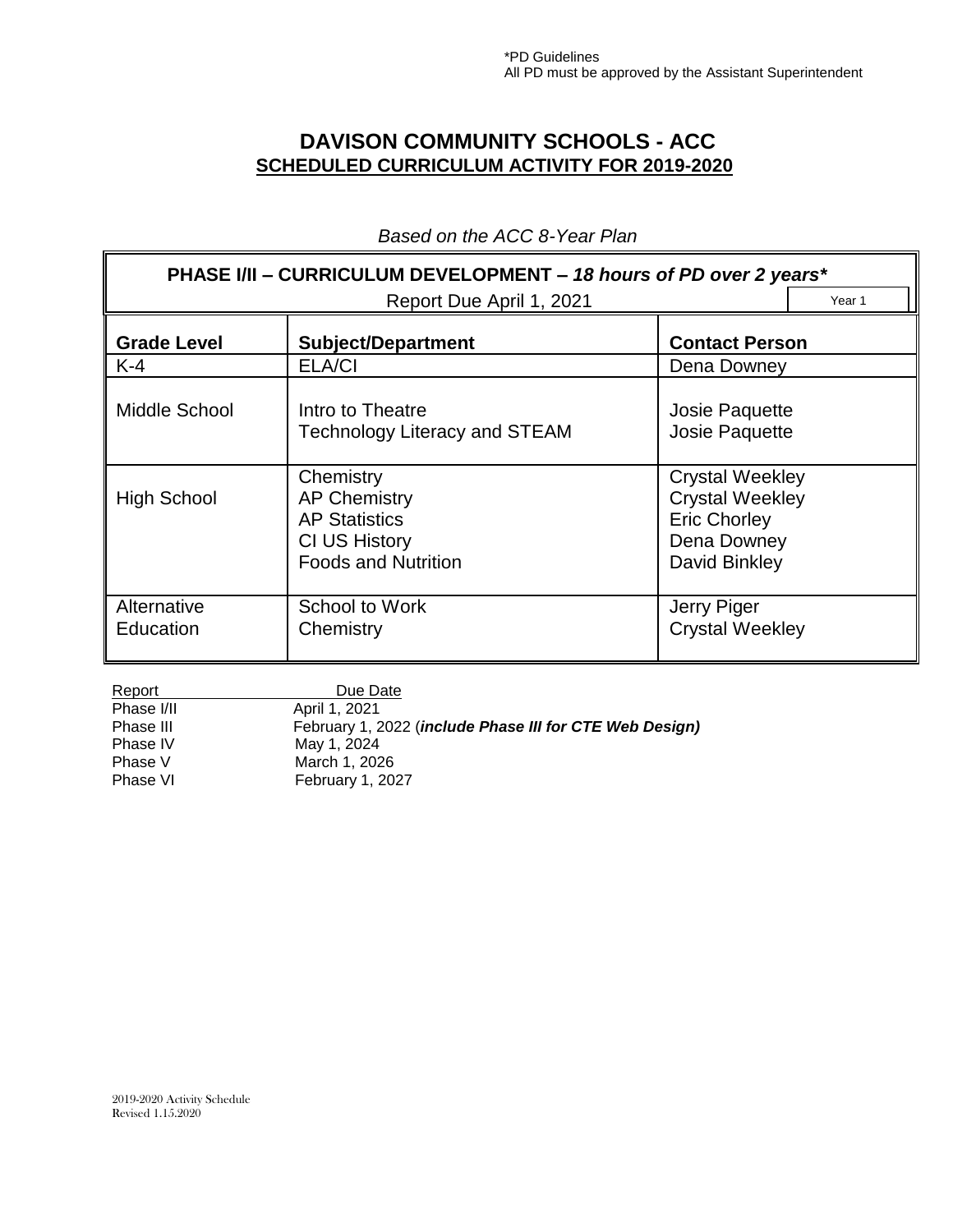## **PHASE I/II – CURRICULUM DEVELOPMENT –** *18 hours of PD over 2 years\**

Report Due April 1, 2020

Year 2 Reporting

| <b>Grade Level</b> | <b>Subject/Department</b>          | <b>Contact Person</b> |
|--------------------|------------------------------------|-----------------------|
| $K-4$              | Science/CI                         | Amanda Barrett        |
|                    | <b>Social Studies</b>              | Dena Downey           |
| Intermediate       | 5-6 ELA/CI                         | Dena Downey           |
| Middle School      | Keyboarding, Research & Web Design | Josie Paquette        |
| Middle School/HS   | 8-12 World Languages               | Dena Downey           |
| <b>High School</b> | CI Math                            | <b>Eric Chorley</b>   |
|                    | AP Macro Economics                 | Dena Downey           |
|                    | AP Micro Economics                 | Dena Downey           |
|                    | AP Psychology                      | Dena Downey           |
|                    | Psychology                         | Dena Downey           |
|                    | <b>AP US History</b>               | Dena Downey           |
|                    | <b>Financial Literacy</b>          | Ron Jacobs            |
|                    | <b>Personal Planning</b>           | Ron Jacobs            |
| <b>HS/DAE</b>      | <b>World History</b>               | Dena Downey           |
| <b>DAE</b>         | <b>Consumer Math</b>               | <b>Eric Chorley</b>   |

| Report     | Due Date         |
|------------|------------------|
| Phase III  | February 1, 2021 |
| Phase IV   | May 1, 2023      |
| Phase V    | March 1, 2025    |
| Phase VI   | February 1, 2026 |
| Phase I/II | April 1, 2028    |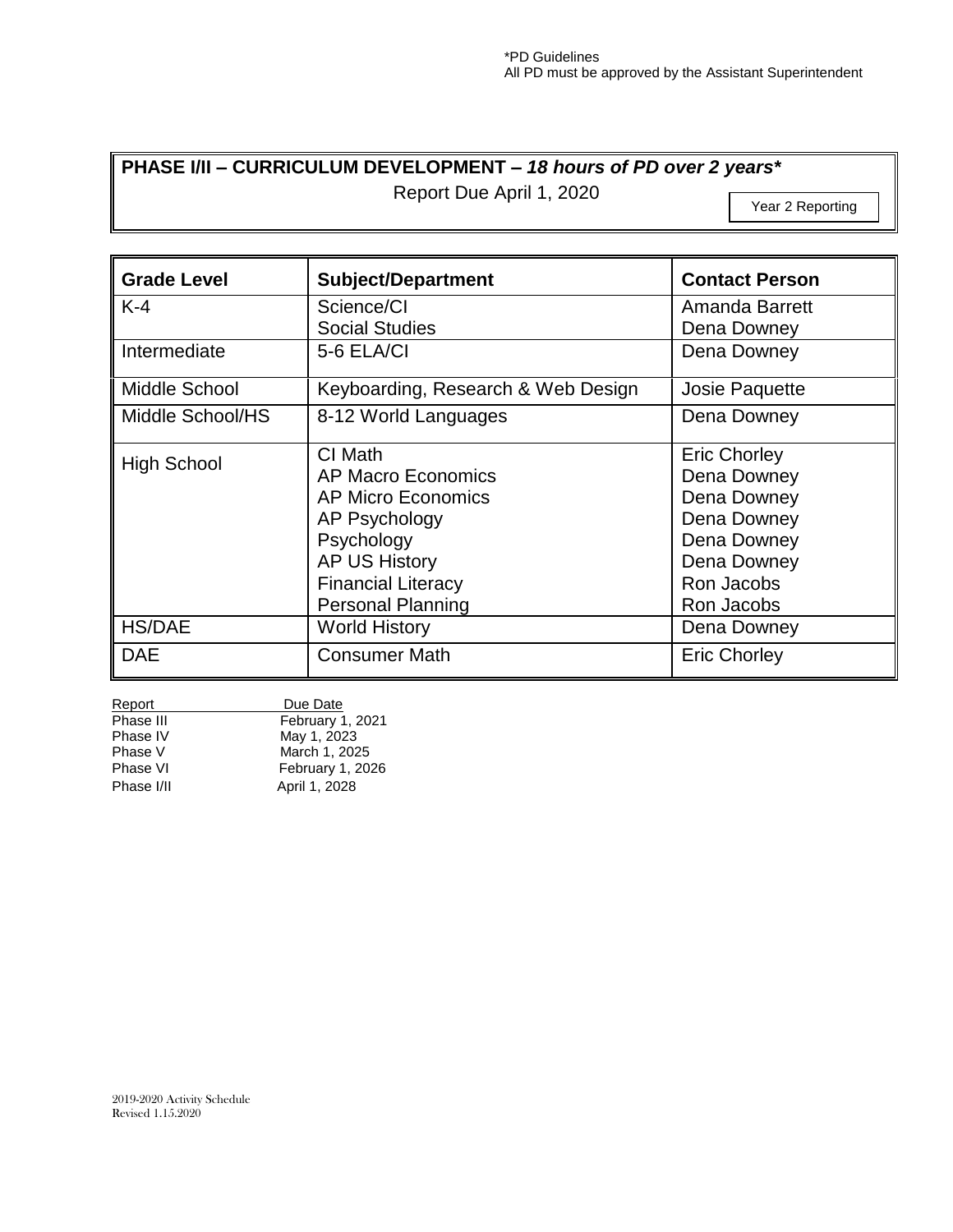## **PHASE III – MATERIALS SELECTION –** *12 hours of PD over 1 year* Report Due Feb 1, 2020

**Grade Level Subject/Department Contact Person** Intermediate/MS | 5-8 Social Studies/CI | Dena Downey High School Civil War Physics/Transition Sociology Dena Downey Crystal Weekley Dena Downey HS/DAE 9-10 ELA/CI Dena Downey

| Report     | Due Date         |
|------------|------------------|
| Phase IV   | May 1, 2022      |
| Phase V    | March 1, 2024    |
| Phase VI   | Feb 1, 2025      |
| Phase I/II | April 1, 2027    |
| Phase III  | February 1, 2028 |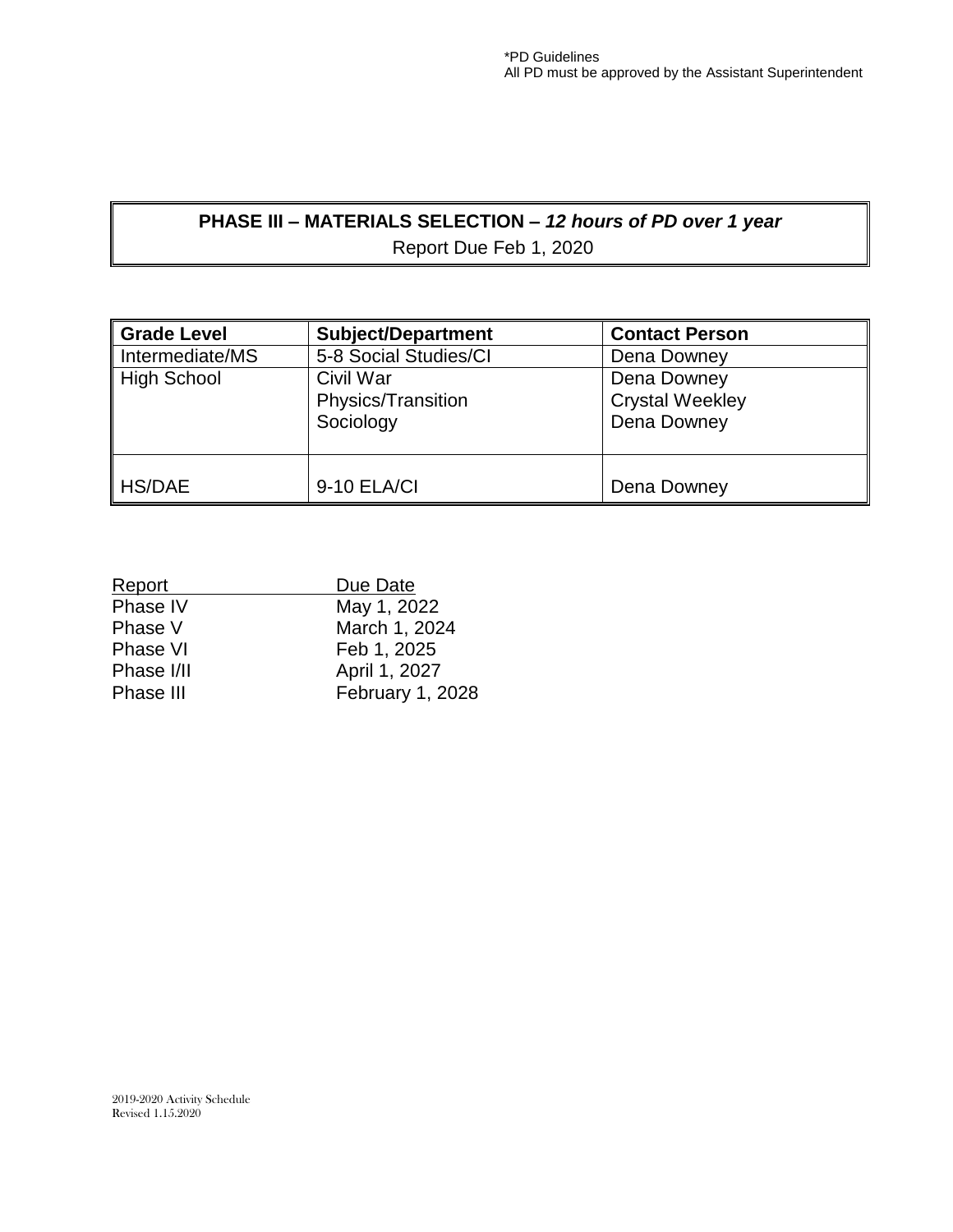## **PHASE IV – PROGRESS UPDATE –** *18 hours of PD over 2 years\**

Report Due May 1, 2021 **The Contract Contract Contract Press** 

| <b>Grade Level</b> | <b>Subject/Department</b>                                                                                  | <b>Contact Person</b>                                                                  |
|--------------------|------------------------------------------------------------------------------------------------------------|----------------------------------------------------------------------------------------|
| $K-4$              | <b>Physical Education</b>                                                                                  | Andrea Ferguson                                                                        |
| Intermediate/MS    | 5-8 Science/CI                                                                                             | Amanda Barrett/                                                                        |
|                    |                                                                                                            | <b>Tiffany Hopper</b>                                                                  |
| Middle School      | Leadership<br><b>Computer Science Discoveries</b>                                                          | Josie Paquette<br>Josie Paquette                                                       |
| <b>High School</b> | 9-12 Physical Education<br><b>AP Government</b><br><b>AP Spanish</b><br><b>Sports Medicine</b><br>Yearbook | Andrea Ferguson<br>Dena Downey<br>Dena Downey<br><b>Crystal Weekley</b><br>Dena Downey |
| <b>HS/DAE</b>      | Government/Transitions<br>Economics/Transitions                                                            | Dena Downey<br>Dena Downey                                                             |

| Report     | Due Date         |
|------------|------------------|
| Phase V    | March 1, 2023    |
| Phase VI   | Feb 1, 2024      |
| Phase I/II | April 1, 2026    |
| Phase III  | February 1, 2027 |
| Phase IV   | May 1, 2029      |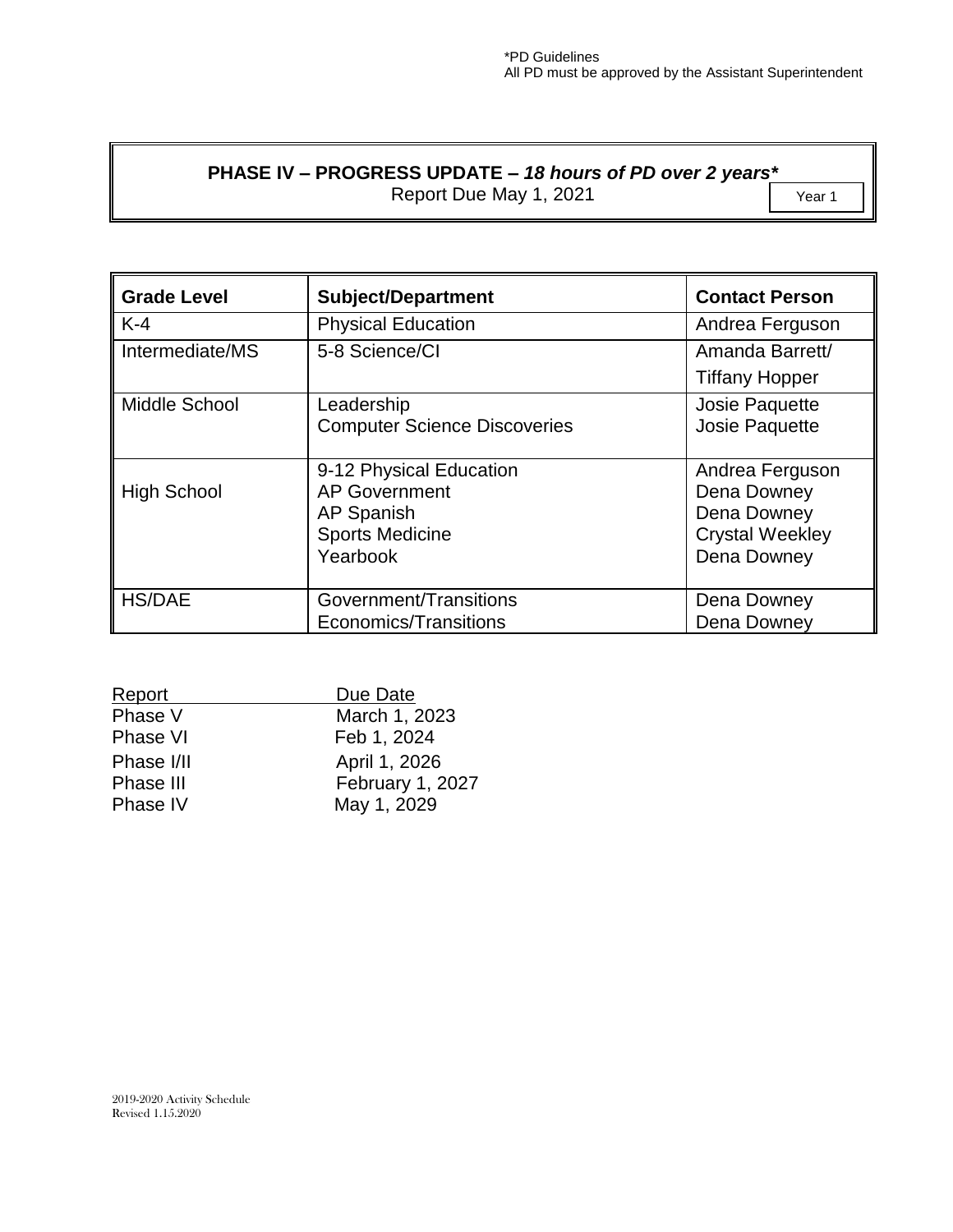### **PHASE IV –PROGRESS UPDATE –** *18 hours of PD over 2 years\**

Report Due May 1, 2020

| <b>Grade Level</b> | <b>Subject/Department</b>                                                                                                                                    | <b>Contact Person</b>                                                                                                                                                      |
|--------------------|--------------------------------------------------------------------------------------------------------------------------------------------------------------|----------------------------------------------------------------------------------------------------------------------------------------------------------------------------|
| $K-4$              | K-4 General Music                                                                                                                                            | <b>Christy Flowers</b>                                                                                                                                                     |
| Intermediate       | 5/6 General Music<br>$5/6$ Art                                                                                                                               | <b>Christy Flowers</b><br><b>Christy Flowers</b>                                                                                                                           |
| $K-6$              | <b>STEM</b>                                                                                                                                                  | <b>Eric Chorley</b>                                                                                                                                                        |
| Middle School      | 7/8 Art/Drawing<br><b>Vocal Music</b><br><b>Beginning Broadcasting</b>                                                                                       | <b>Christy Flowers</b><br><b>Christy Flowers</b><br>Josie Paquette                                                                                                         |
| <b>High School</b> | 9-12 Math<br><b>Humanities</b><br><b>Vocal Music</b><br><b>Instrumental Music</b><br>Art/Visual Arts<br>Drama I, II<br>Success 101<br><b>Interior Design</b> | <b>Eric Chorley</b><br>Dena Downey<br><b>Christy Flowers</b><br><b>Christy Flowers</b><br><b>Christy Flowers</b><br><b>Christy Flowers</b><br>Dena Downey<br>David Binkley |

| Report     | Due Date                                                        |
|------------|-----------------------------------------------------------------|
| Phase V    | March 1, 2022                                                   |
| Phase VI   | <b>February 1, 2023</b>                                         |
| Phase I/II | May 1, 2025                                                     |
| Phase III  | February 1, 2026 (include Phase III for CTE Carpentry I and II) |
| Phase IV   | May 1, 2028                                                     |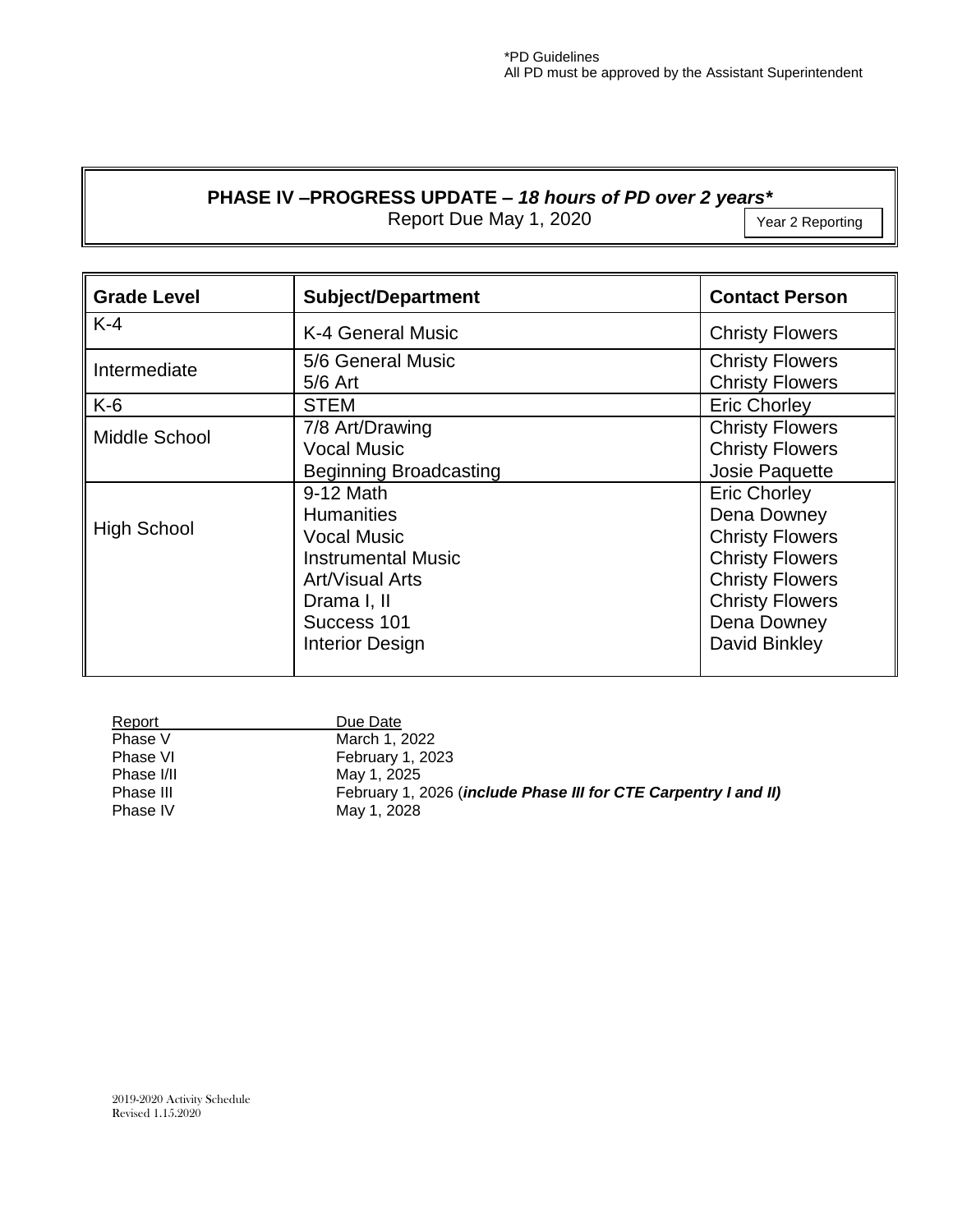## **PHASE V – LESSON MAP –** *18 hours of PD over 2 years\**

Report Due March 1, 2021

Year 1

*AP Courses to submit College Board approved syllabus in place of ACC Phase V*

| <b>Grade Level</b> | <b>Subject/Department</b>                                                                                                                                                                | <b>Contact Person</b>                                             |
|--------------------|------------------------------------------------------------------------------------------------------------------------------------------------------------------------------------------|-------------------------------------------------------------------|
| Intermediate/MS    | 5-8 Math/Cl<br>5-8 Physical Education<br>5-8 Instrumental Music                                                                                                                          | J Crockett/E Chorley<br>Andrea Ferguson<br><b>Christy Flowers</b> |
| <b>High School</b> | Multi Media NewsLab: Digital Design<br>(paused at 10.23.17 mtg - continue<br>to pause through 18/19)<br><b>AP Literature</b><br><b>Health/Cl Health</b><br><b>Family Decision Making</b> | Ron Jacobs<br>Dena Downey<br>Andrea Ferguson<br>David Binkley     |
| <b>HS/DAE</b>      | <b>US History</b>                                                                                                                                                                        | Dena Downey                                                       |

| Report     | Due Date         |
|------------|------------------|
| Phase V    | March 1, 2021    |
| Phase VI   | February 1, 2022 |
| Phase I/II | April 1, 2024    |
| Phase III  | February 1, 2025 |
| Phase IV   | May 1, 2027      |

 $\overline{a}$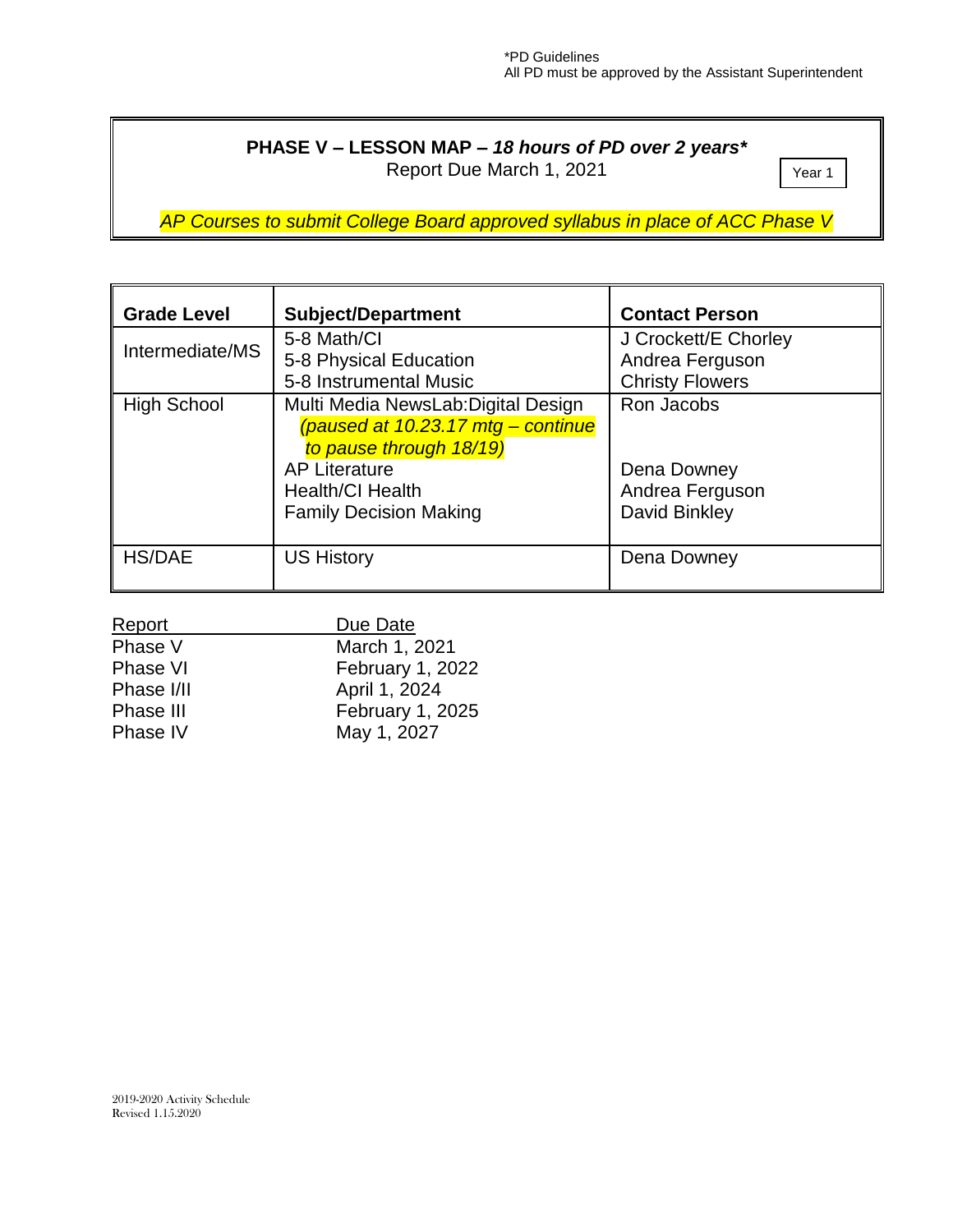### **PHASE V – LESSON MAP – 18 hours of PD over 2 years\*** Report Due March 1, 2020

Year 2 Reporting

*AP Courses to submit College Board approved syllabus in place of ACC Phase V*

| <b>Grade Level</b> | <b>Subject/Department</b>                                               | <b>Contact Person</b>                                |
|--------------------|-------------------------------------------------------------------------|------------------------------------------------------|
| DK-4               | Math/CI                                                                 | <b>Julie Crockett</b>                                |
| <b>High School</b> | <b>Criminal Law</b><br><b>CI Biological Science</b><br>CI World History | Dena Downey<br><b>Crystal Weekley</b><br>Dena Downey |
| <b>HS/DAE</b>      | <b>11/12 ELA/CI</b>                                                     | Dena Downey                                          |

Report Due Date<br>Phase VI Feb 1, 202  $\overline{Feb}$  1, 2021 Phase I/II April 1, 2023 Phase III February 1, 2024 (*include Phase III for CTE Entrepreneurship)* Phase IV May 1, 2026 Phase V March 1, 2028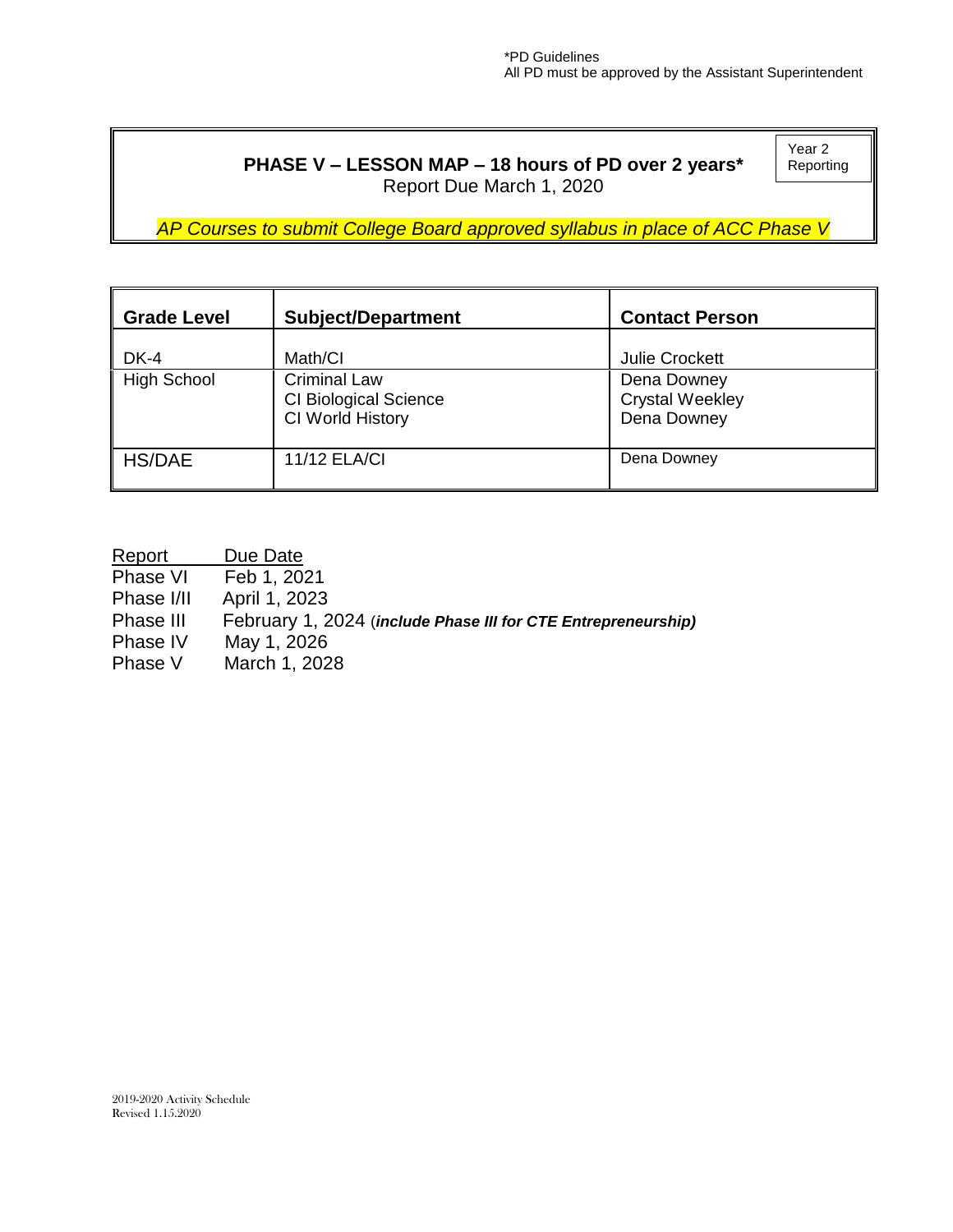## **PHASE VI – COURSE AUDIT –** *6 hours of PD over 1 year* Report Due February 1, 2020

| <b>Grade Level</b> | <b>Subject/Department</b>                                                       | <b>Contact Person</b>                                               |
|--------------------|---------------------------------------------------------------------------------|---------------------------------------------------------------------|
| $K-4$              | Health                                                                          | Andrea Ferguson                                                     |
| Intermediate/MS    | 5-8 Health                                                                      | Andrea Ferguson                                                     |
| Middle School      | <b>ELA/CI</b><br>Teen Survival I/II                                             | Dena Downey<br>Josie Paquette                                       |
| <b>High School</b> | AP Language<br><b>AP Biology</b><br><b>CI</b> Government<br><b>CI Economics</b> | Dena Downey<br><b>Crystal Weekley</b><br>Dena Downey<br>Dena Downey |
| <b>HS/DAE</b>      | Physical Science 9/Transition/CI<br><b>Biological Science/Transition</b>        | <b>Crystal Weekley</b><br><b>Crystal Weekley</b>                    |

| Report     | Due Date                                                        |
|------------|-----------------------------------------------------------------|
| Phase I/II | April 1, 2022                                                   |
| Phase III  | February 1, 2023 (include Phase III for CTE Marketing I and II) |
| Phase IV   | May 1, 2025                                                     |
| Phase V    | March 1, 2027                                                   |
| Phase VI   | Feb 1, 2028                                                     |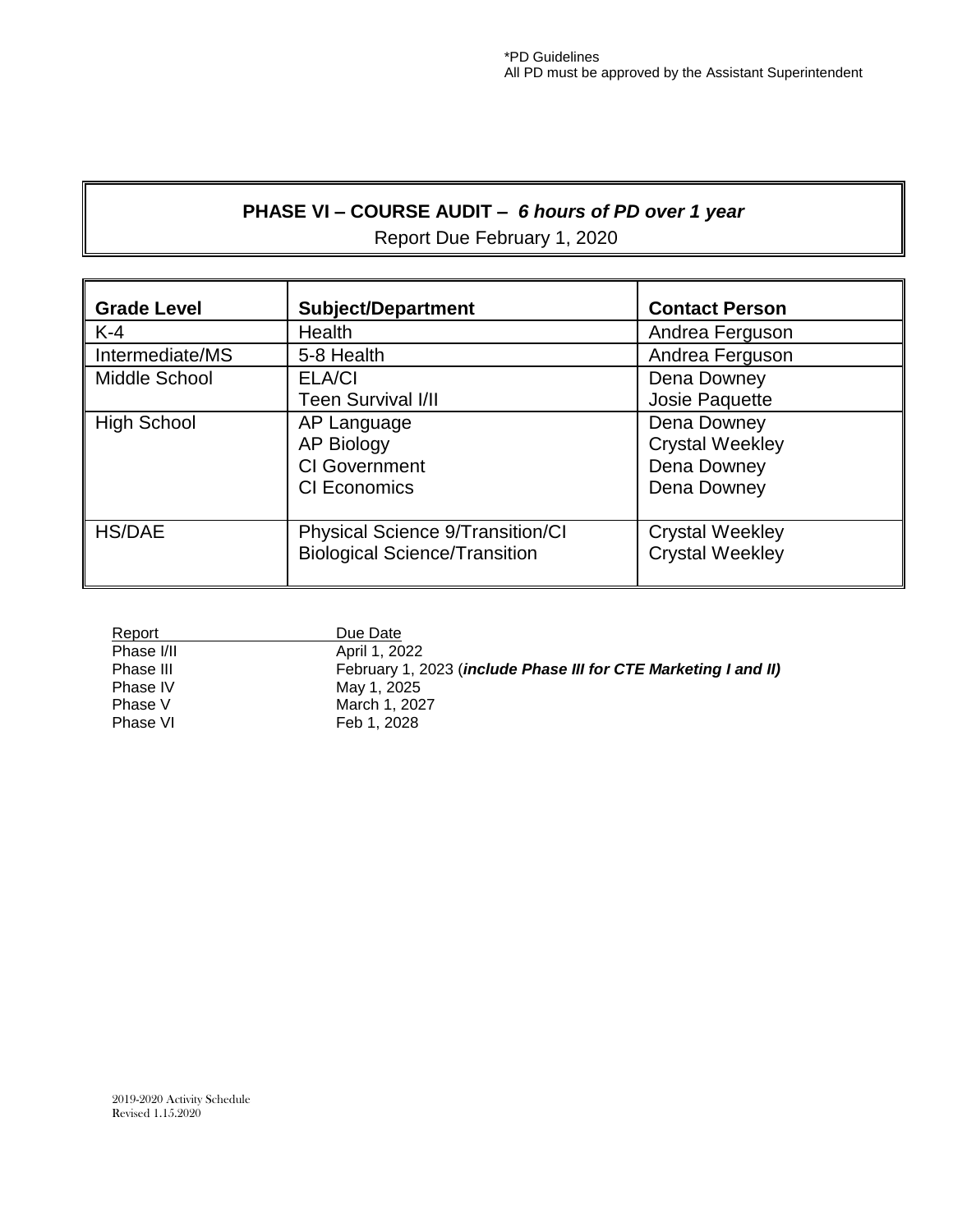# **CTE Course Schedule**

# **Based on a 4-Year Plan**

| 2019/2020                  | 2020/2021                | 2021/2022                  | 2022/2023                |
|----------------------------|--------------------------|----------------------------|--------------------------|
|                            |                          |                            |                          |
| <b>Phase I/II</b>          | <b>Phase I/II</b>        | <b>Phase I/II</b>          | <b>Phase I/II</b>        |
| due May 1                  | due May 1                | due May 1                  | due May 1                |
|                            |                          |                            |                          |
| Computer Repair            | <b>Web Design</b>        | Marketing I, II            | Computer Programming C++ |
| <b>Computer Networking</b> | Accounting               | DTV I, II, III             | <b>Entrepreneurship</b>  |
| <b>Carpentry I</b>         |                          |                            | Health Science I         |
|                            | <b>Phase V</b>           | <b>Phase V</b>             |                          |
| <b>Carpentry II</b>        | due May 1                | due May 1                  | Marketing III            |
| <b>IED</b>                 |                          |                            | Auto I, II               |
| POE                        | Computer Programming C++ | <b>Computer Repair</b>     |                          |
|                            |                          |                            | <b>Phase V</b>           |
| <b>BMAI</b>                | <b>Entrepreneurship</b>  | <b>Computer Networking</b> | due May 1                |
| <b>BMA II</b>              | <b>Health Science I</b>  | <b>Carpentry I</b>         |                          |
| <b>Financial Literacy</b>  | Marketing III            | <b>Carpentry II</b>        | <b>Web Design</b>        |
| AP Computer Science        | Auto I, II               | <b>IED</b>                 | Accounting               |
| <b>Small Engine Repair</b> |                          | <b>POE</b>                 |                          |
| <b>Health Science II</b>   |                          | <b>BMAI</b>                |                          |
|                            |                          | <b>BMA II</b>              |                          |
| <b>Phase V</b>             |                          |                            |                          |
| due May 1                  |                          | <b>Financial Literacy</b>  |                          |
|                            |                          | AP Computer Science        |                          |
|                            |                          |                            |                          |
| DTV I, II, III             |                          | <b>Small Engine Repair</b> |                          |

Courses in **BLACK** - CTE funded

Courses in **RED** - Not funded by CTE, but may be in the future; Phase III reports will be submitted at the time where they fall on the original ACC Activity Schedule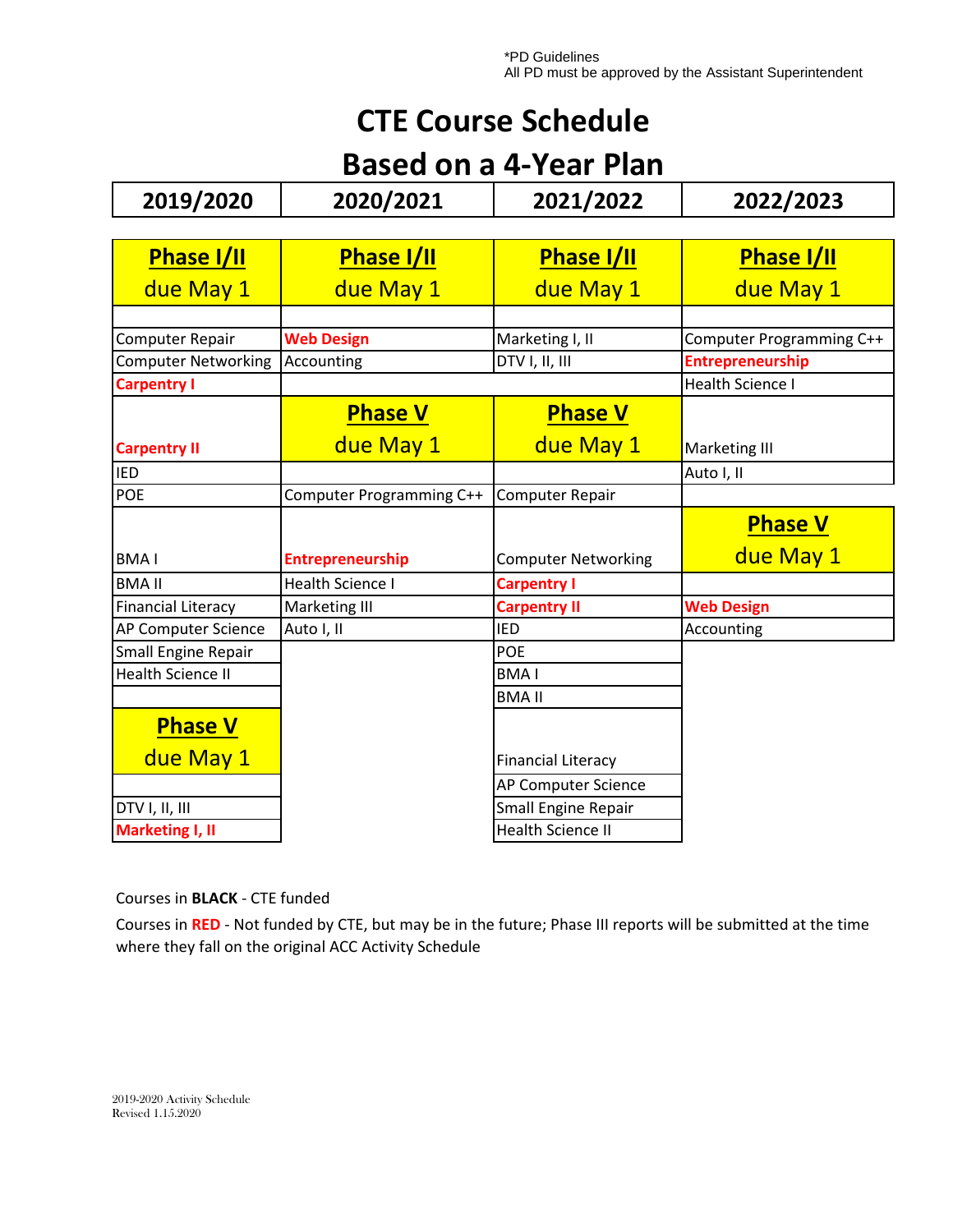| <b>STATUS REPORTS--Report Due (Update) on February 1</b>                                                                                                                                 |                                                                                                                                                               |  |  |
|------------------------------------------------------------------------------------------------------------------------------------------------------------------------------------------|---------------------------------------------------------------------------------------------------------------------------------------------------------------|--|--|
| <b>Subject/Department</b>                                                                                                                                                                | <b>Contact Person</b>                                                                                                                                         |  |  |
| At-Risk                                                                                                                                                                                  | Matt Lobban                                                                                                                                                   |  |  |
| <b>Early Childhood Education</b>                                                                                                                                                         | Susan Vamos                                                                                                                                                   |  |  |
| Guidance                                                                                                                                                                                 | <b>Holly Halabicky</b>                                                                                                                                        |  |  |
| <b>Media Services</b>                                                                                                                                                                    | <b>Chris Ruterbusch</b>                                                                                                                                       |  |  |
| <b>Student Services</b>                                                                                                                                                                  | <b>Holly Halabicky</b>                                                                                                                                        |  |  |
| Technology                                                                                                                                                                               | Matt Lobban                                                                                                                                                   |  |  |
| Testing                                                                                                                                                                                  | <b>Eric Chorley</b>                                                                                                                                           |  |  |
| Title I                                                                                                                                                                                  | Angie Hards                                                                                                                                                   |  |  |
| CTE:<br><b>Teacher Cadet</b><br><b>Work Based Learning</b><br>Internship<br>Co-Op<br>$\bullet$                                                                                           | David Binkley                                                                                                                                                 |  |  |
| <b>INTERVENTION CLASSES:</b><br><b>Academic Success</b><br><b>Reading Advancement</b><br>$\bullet$<br>Reading Interventions (AARI)<br><b>Math Advancement</b><br>Algebra Shadow<br>Links | <b>INTERVENTION CLASSES:</b><br>Ron Jacobs, Jerry Piger<br>Dena Downey<br>Dena Downey<br><b>Eric Chorley</b><br><b>Eric Chorley</b><br><b>Holly Halabicky</b> |  |  |